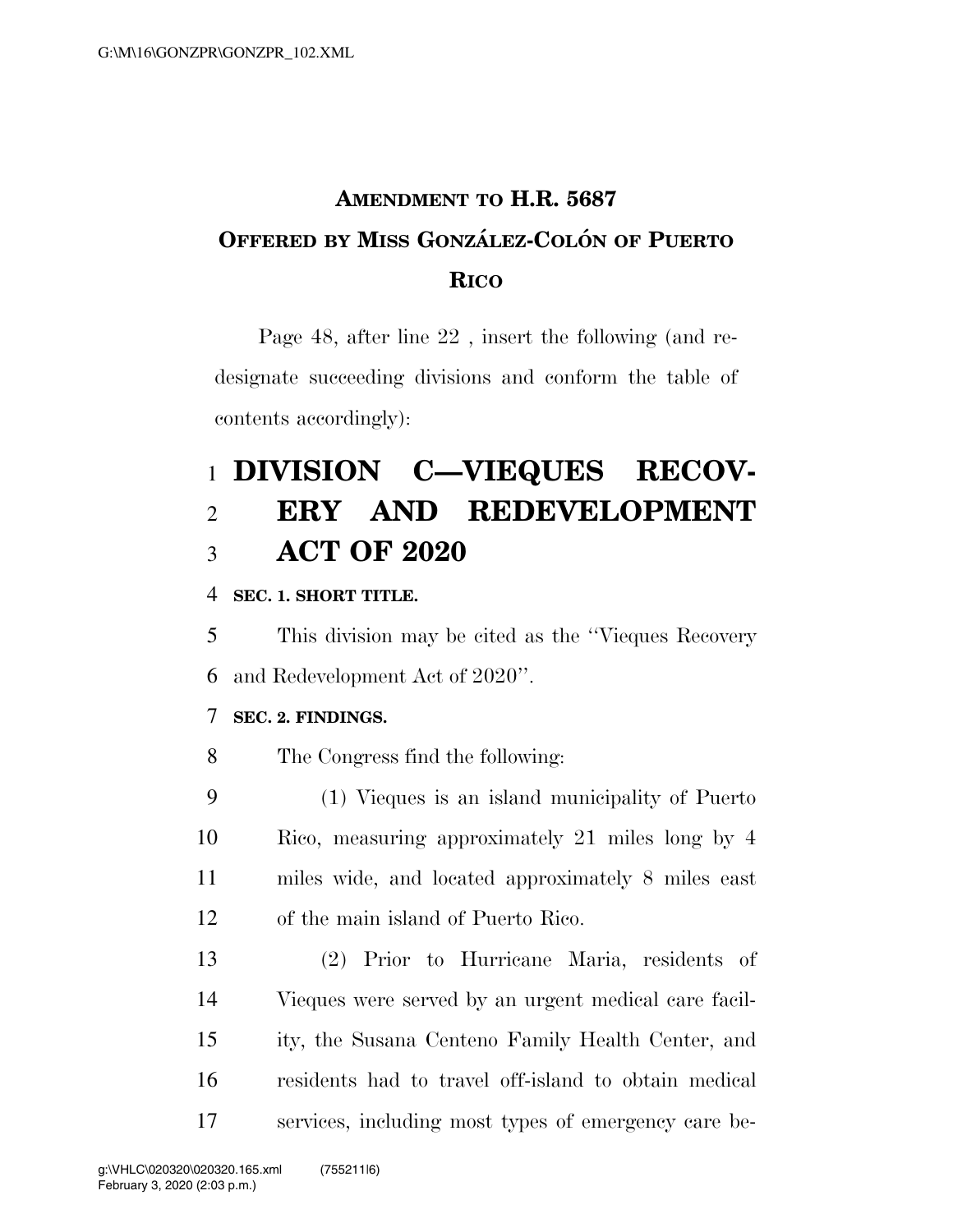$\mathfrak{D}$ 

 cause the facility did not have the basic use of x-ray machines, CT machines, EKG machines, ultrasounds, or PET scans.

 (3) The predominant means of transporting passengers and goods between Vieques and the main island of Puerto Rico is by ferry boat service, and over the years, the efficiency of this service has fre- quently been disrupted, unreliable, and difficult for cancer patients, and patients experiencing other se-vere conditions, to endure to receive treatment.

 (4) The United States Military maintained a presence on the eastern and western portions of Vieques for close to 60 years, and used parts of the island as a training range during those years, drop- ping over 80 million tons of ordnance and other weaponry available to the United States military since World War II.

 (5) The unintended, unknown, and unavoidable consequences of these exercises were to expose resi- dents to the residue of that weaponry which includes heavy metals and many other chemicals now known to harm human health.

 (6) There has repeatedly been brought up by residents and independent organizations that the is-land of Vieques has high levels of heavy metals and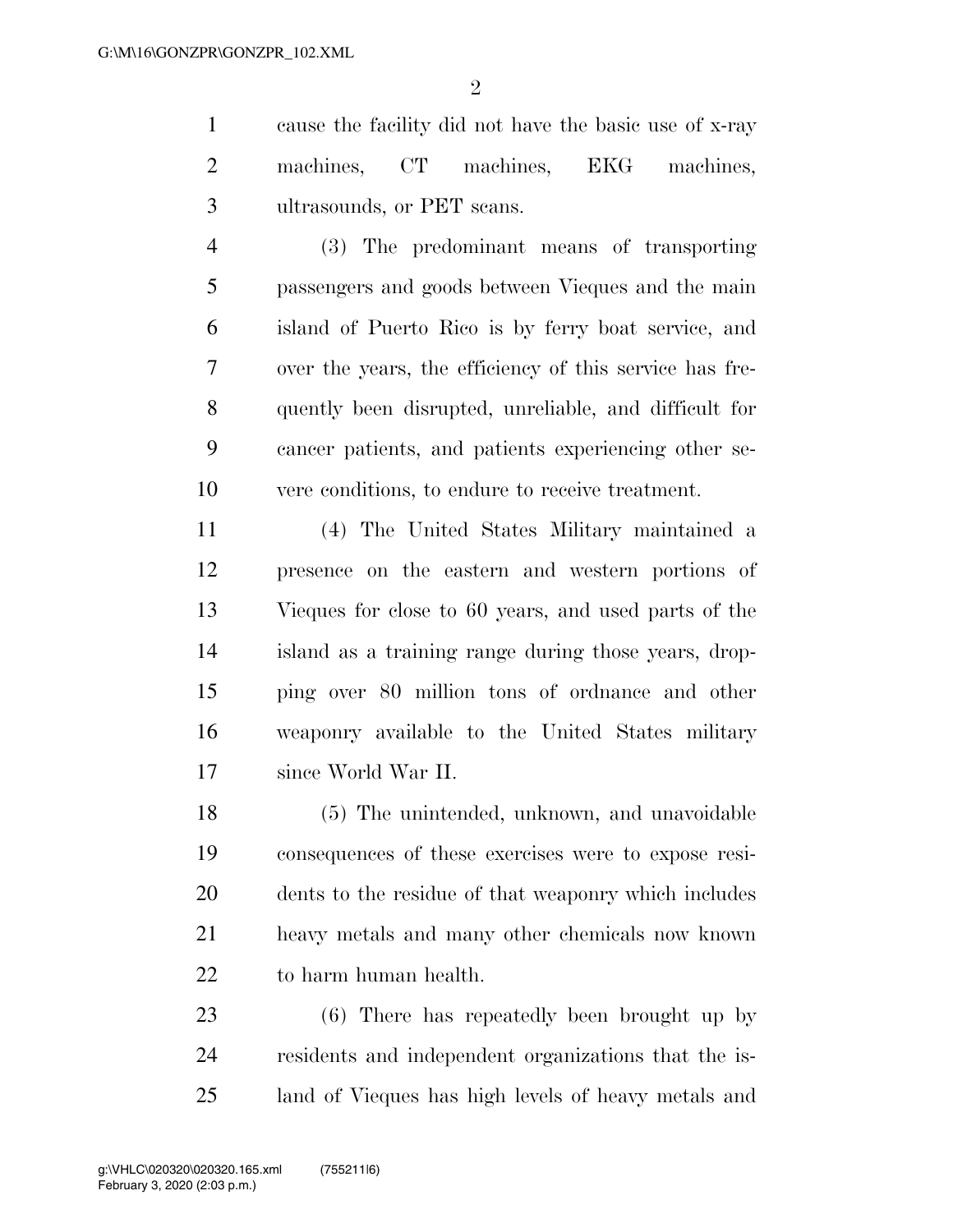toxic chemicals. Since the military activity in Vieques, island residents have suffered from many health impacts that have been attributed to exposure to environmental contamination have been claimed to experience higher rates of certain diseases among residents, including cancer, cirrhosis, hypertension, diabetes, heavy metal diseases, along with many unnamed and uncategorized illnesses. These toxic residues may be one of the factors that have caused the American residents of Vieques to develop ill-nesses due to ongoing exposure.

 (7) In 2017, Vieques was hit by Hurricane Maria, an unusually destructive storm that dev- astated Puerto Rico and intensified the existing hu- manitarian crisis on the island by destroying existing medical facilities.

 (8) The medical systems in place prior to Hur- ricane Maria were unable to properly handle the health needs of Vieques residents.

 (9) After Maria, the medical facility was closed due to damage and continues to be unable to per- form even the few basic services that it did provide. Vieques needs a medical facility that can treat and address the critical and urgent need to get life-sav-ing medical services to its residents.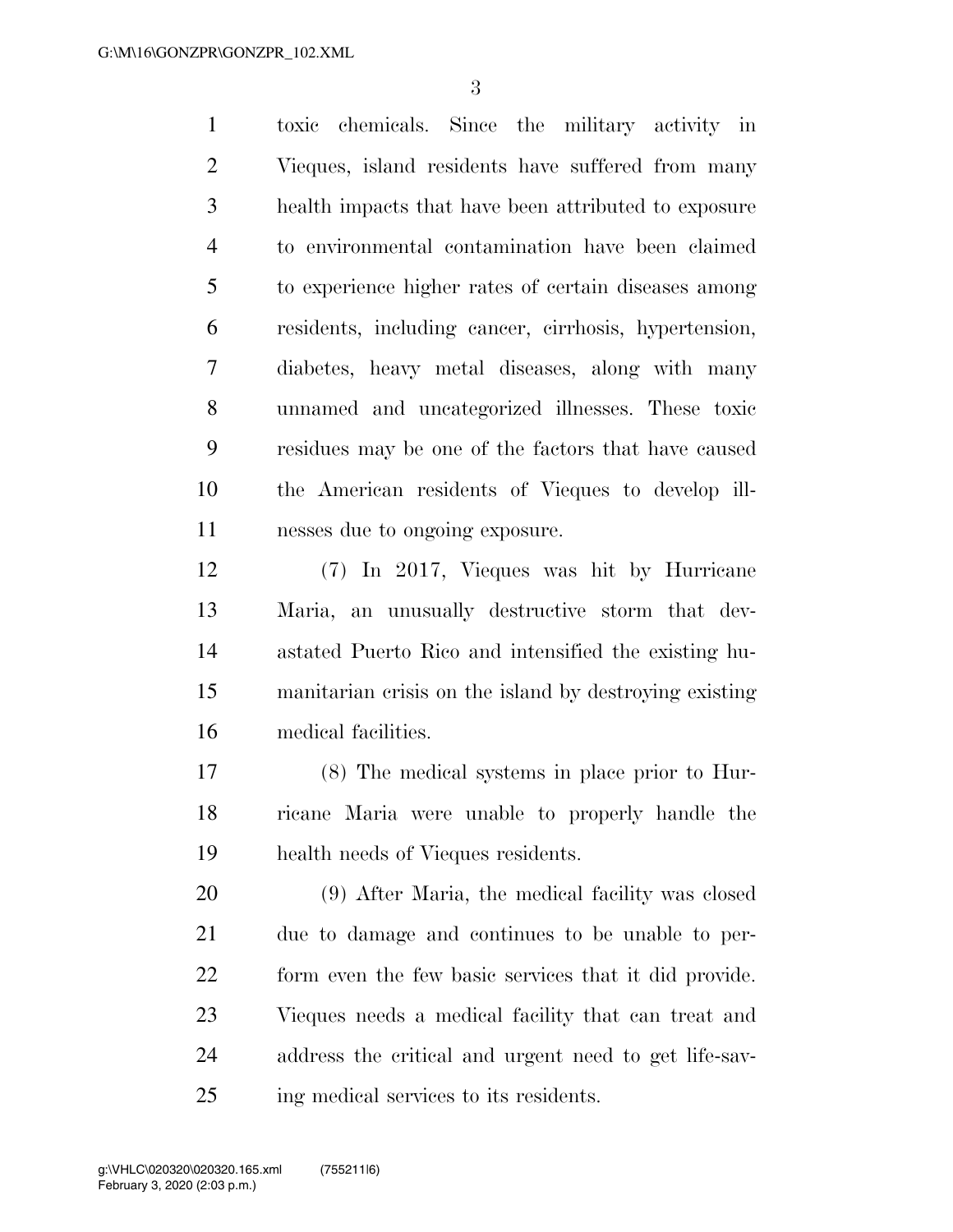(10) Every American has benefitted from the sacrifices of those Americans who have lived and are living on Vieques and it is our intent to acknowledge that sacrifice and to treat those Americans with the same respect and appreciation that other Americans enjoy. (11) In 2012, the residents of Vieques were de- nied the ability to address their needs in Court due 9 to sovereign immunity, Sánchez v. United States, No. 3:09-cv-01260-DRD (D.P.R.). **SEC. 3. SETTLEMENT OF CLAIMS AGAINST THE UNITED STATES FOR CERTAIN RESIDENTS OF THE IS- LAND OF VIEQUES, PUERTO RICO.**  (a) IN GENERAL.—An individual claimant who files a claim for compensation under this section with the Spe- cial Master, appointed pursuant to subsection (c), shall be awarded monetary compensation as described in sub- section (b) if— (1) the Special Master determines that the claimant is or was a resident, or the child of a resi- dent, or immediate family member of a deceased in- dividual claimant on the island of Vieques, Puerto Rico, during or after the United States Government used the island of Vieques, Puerto Rico, for military readiness;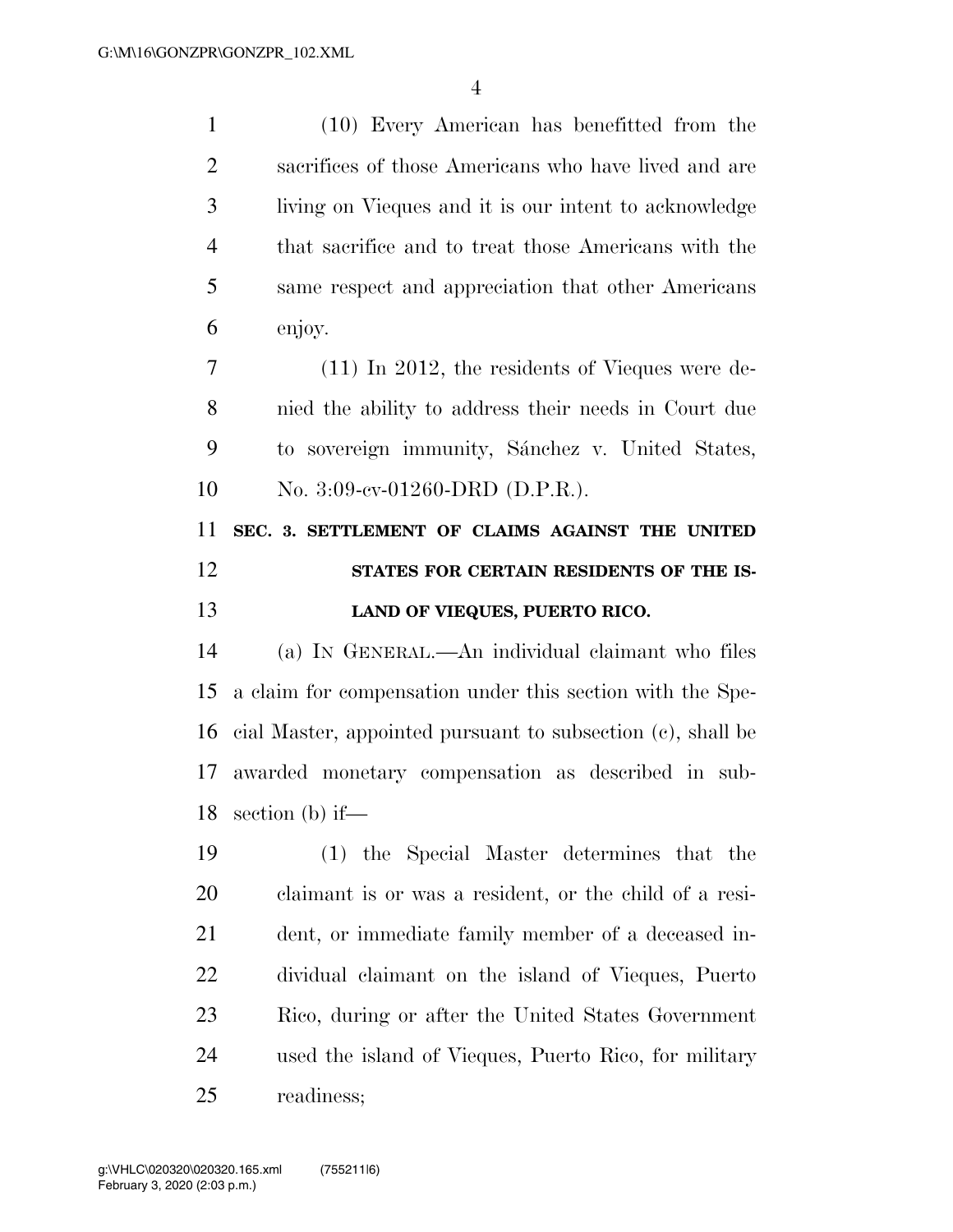(2) the claimant previously filed a lawsuit or an administrative claim, or files a claim not later than 120 days after the date of the enactment of this Act against the United States Government for personal injury, including illness or death arising from use by the Unites States Government of the island of Vieques for military readiness; and

 (3) the claimant submits to the Special Master written medical documentation that indicates the claimant contracted a chronic, life threatening, or physical or mental disease or illness, including can- cer, hypertension, cirrhosis, kidney disease, diabetes, or a heavy metal poisoning, during or after the United States Government used the island of Vieques, Puerto Rico, for military readiness.

(b) AMOUNTS OF AWARD.—

 (1) IN GENERAL.—A claimant who meets the requirements of subsection (a) shall be awarded compensation as follows:

 (A) \$10,000 for exposure in the case of a 21 claimant who provides proof—

 (i) of a previously filed lawsuit or ad-23 ministrative claim and 5 years of residency on the island of Vieques, Puerto Rico dur-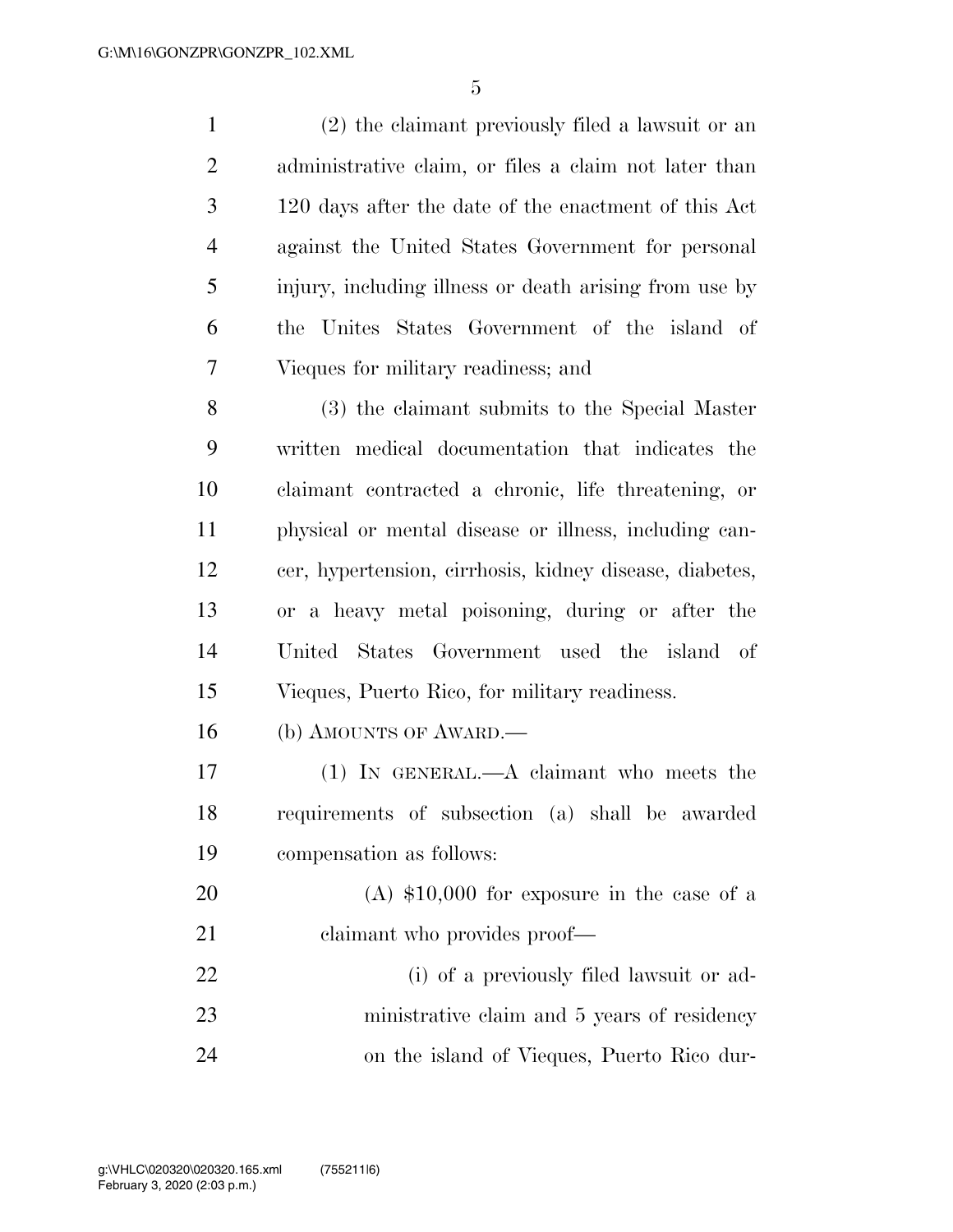| $\mathbf{1}$   | ing or immediately after the time of oper-              |
|----------------|---------------------------------------------------------|
| $\overline{2}$ | ation of the Vieques range; or                          |
| 3              | (ii) that the claimant is the child of a                |
| $\overline{4}$ | resident of Vieques, Puerto Rico if the par-            |
| 5              | ent meets the 5 year residency require-                 |
| 6              | ment.                                                   |
| $\tau$         | $(B)$ \$50,000 for 1 disease described in sub-          |
| 8              | section $(a)(3)$ .                                      |
| 9              | $(C)$ \$80,000 for 2 diseases described in              |
| 10             | subsection $(a)(3)$ .                                   |
| 11             | (D) $$110,000$ for 3 or more diseases de-               |
| 12             | scribed in subsection $(a)(3)$ .                        |
| 13             | $(2)$ INCREASE IN AWARD.—In the case that an            |
| 14             | individual receiving an award under paragraph (1)       |
| 15             | of this subsection contracts another disease under      |
| 16             | subsection $(1)(3)$ and files a new claim with the Spe- |
| 17             | cial Master for an additional award not later than      |
| 18             | 10 years after the date of the enactment of this Act,   |
| 19             | the Special Master may award the individual an          |
| <b>20</b>      | amount that is equal to the difference between—         |
| 21             | (A) the amount that the individual would                |
| 22             | have been eligible to receive had the disease           |
| 23             | been contracted before the individual filed an          |
| 24             | initial claim under subsection (a); and                 |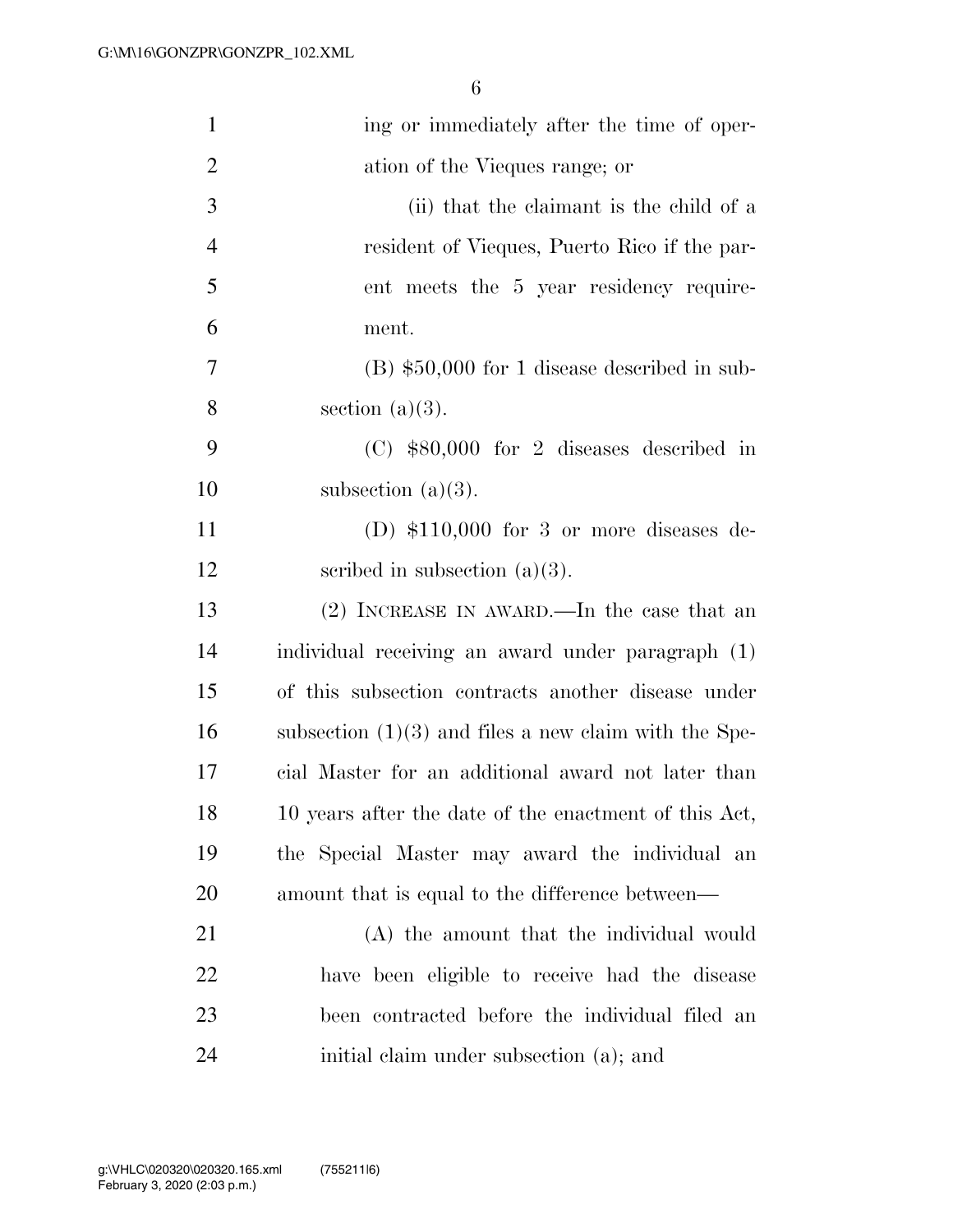| $\mathbf{1}$   | (B) the amount received by the individual              |
|----------------|--------------------------------------------------------|
| $\overline{2}$ | pursuant to paragraph (1).                             |
| 3              | (3) DECEASED CLAIMANTS.—A deceased claim-              |
| $\overline{4}$ | ant who filed a claim or whose immediate family        |
| 5              | member filed a claim after the claimant's death is el- |
| 6              | igible to-                                             |
| 7              | (A) receive compensation in accordance                 |
| 8              | with paragraph $(1)$ ; or                              |
| 9              | (B) receive compensation based on the age              |
| 10             | of the deceased as follows:                            |
| 11             | $(i)$ \$110,000 if the claimant died be-               |
| 12             | fore 20 years old.                                     |
| 13             | (ii) $$80,000$ if claimant died before 40              |
| 14             | years old.                                             |
| 15             | $(iii)$ \$50,000 if claimant died before               |
| 16             | 60 years old.                                          |
| 17             | (4) DECEASED INDIVIDUALS.—In the case of               |
| 18             | an individual who was deceased at the time of the      |
| 19             | initial claim or who has died before receiving pay-    |
| 20             | ment under this section, such payment shall be made    |
| 21             | to the heirs as determined by Puerto Rican law.        |
| 22             | (c) APPOINTMENT OF SPECIAL MASTER.—                    |
| 23             | (1) IN GENERAL.—The Attorney General shall             |
| 24             | appoint a Special Master not later than 90 days        |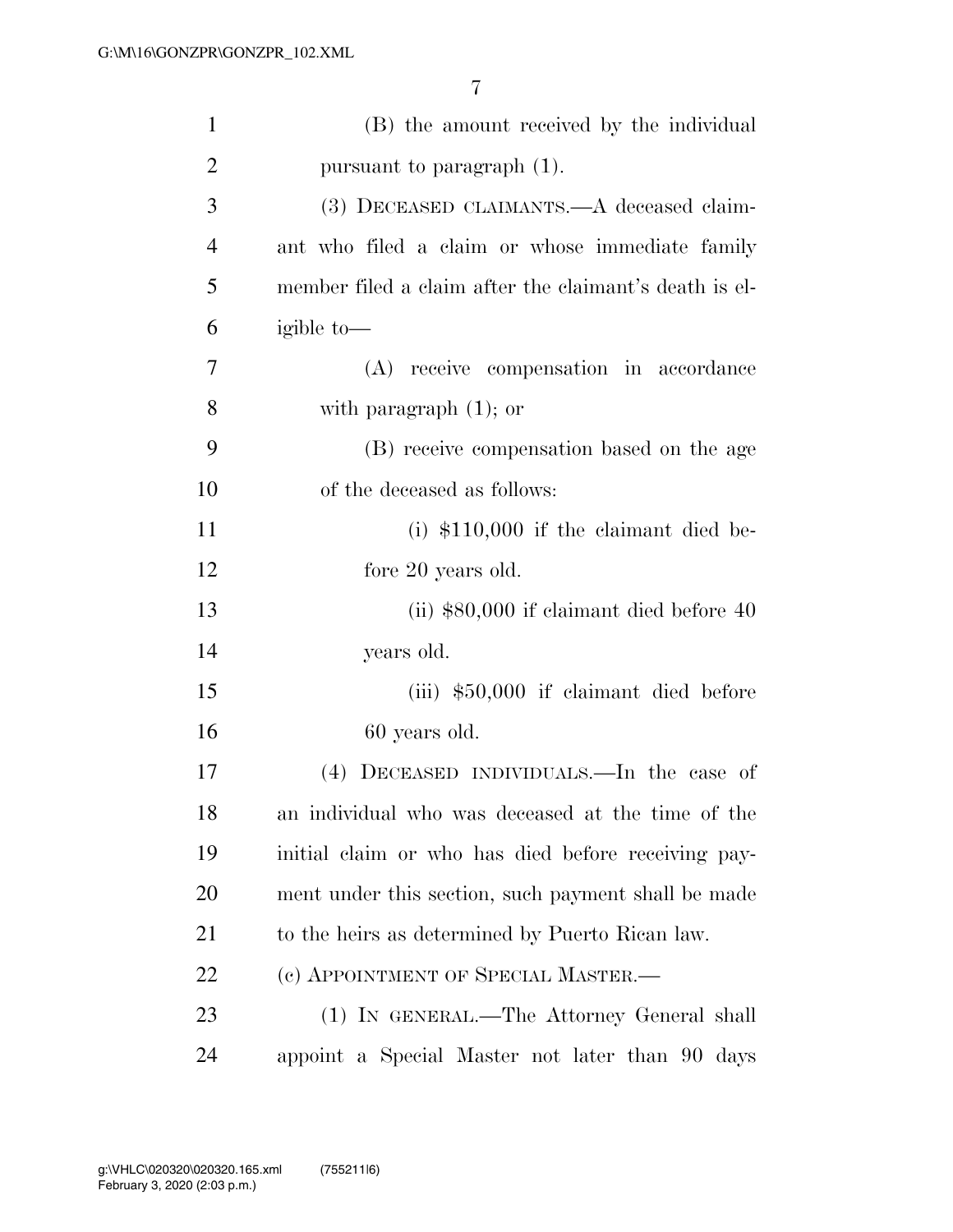| $\mathbf{1}$   | after the date of the enactment of this Act to con-   |
|----------------|-------------------------------------------------------|
| $\overline{2}$ | sider claims by individuals and the Municipality.     |
| 3              | (2) QUALIFICATIONS.—The Attorney General              |
| $\overline{4}$ | shall consider the following in choosing the Special  |
| 5              | Master:                                               |
| 6              | (A) The individual's experience in the proc-          |
| 7              | essing of victims' claims in relation to govern-      |
| 8              | ment activities.                                      |
| 9              | (B) The individual's demonstrated abilities           |
| 10             | in investigation and fact findings in complex         |
| 11             | factual matters.                                      |
| 12             | (C) Any experience the individual has had             |
| 13             | advising the United States Government.                |
| 14             | (d) AWARD AMOUNTS RELATED TO CLAIMS BY THE            |
| 15             | MUNICIPALITY OF VIEQUES.—                             |
| 16             | (1) AWARD.—The Special Master, in exchange            |
| 17             | for its Administrative Claims, shall provide the fol- |
| 18             | lowing as compensation to the Municipality of         |
| 19             | Vieques:                                              |
| <b>20</b>      | (A) STAFF.—The Special Master shall pro-              |
| 21             | vide medical staff, and other resources nec-          |
| 22             | essary to build and operate a level three trauma      |
| 23             | center (in this section, referred to as "medical")    |
| 24             | facility") with cancer center and renal dialysis      |
| 25             | unit and its equipment. The medical facility          |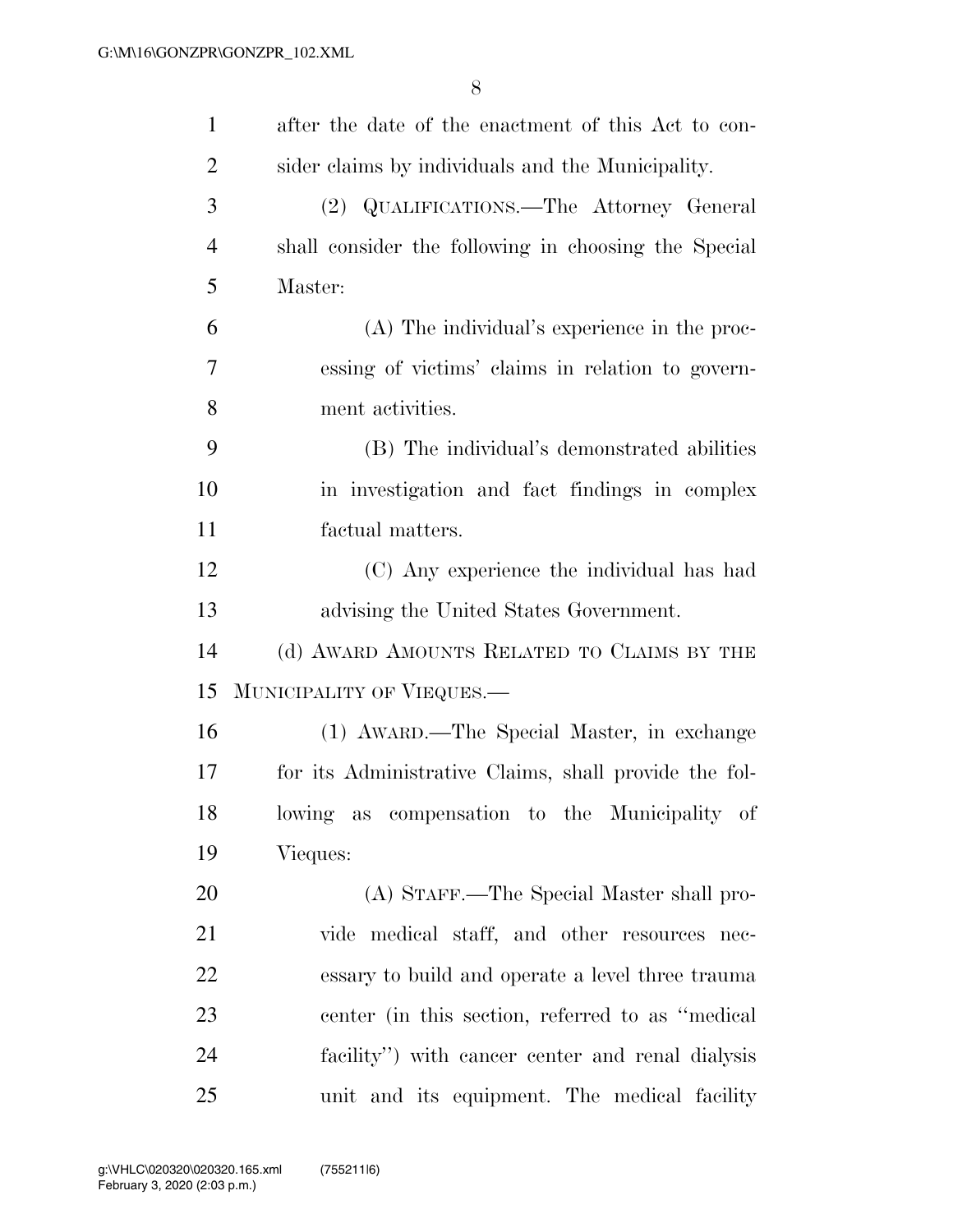shall be able to treat life threatening, chronic, heavy metal, and physical and mental diseases. The medical facility shall be able to provide basic x-ray, EKG, internal medicine expertise, medical coordination personnel and case man- agers, ultrasound, and resources necessary to screen residents for cancer and the other pre-vailing health problems.

 (B) OPERATIONS.—The Special Master shall fund the operations of the medical facility to provide medical care for pediatric and adult patients who reside on the island of Vieques, al- lowing the patients to be referred for tertiary and quaternary health care facilities when nec- essary, and providing the transportation and medical costs when traveling off the island of Vieques, until such time as medical testing es- tablishes that the disease levels are reduced to the average in the United States.

20 (C) INTERIM SERVICES.—Before the hos- pital on the island of Vieques is operational, the Special Master shall provide—

 (i) urgent healthcare air transport to and from hospitals on the mainland of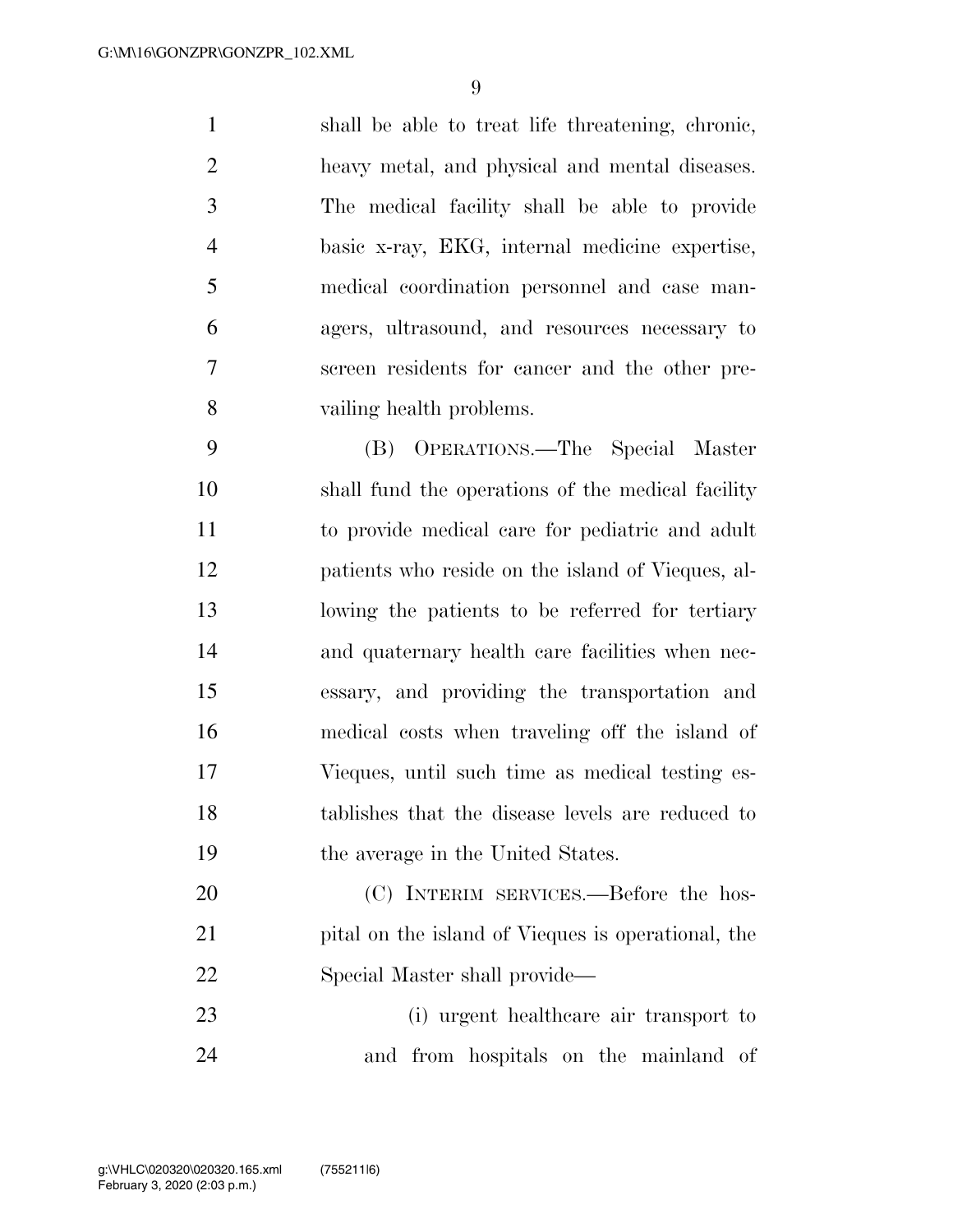| $\mathbf{1}$   | Puerto Rico and island of Vieques for resi-        |
|----------------|----------------------------------------------------|
| $\overline{2}$ | dents;                                             |
| 3              | (ii) medical coordination personnel                |
| $\overline{4}$ | and case managers;                                 |
| 5              | (iii) telemedicine communication abili-            |
| 6              | ties; and                                          |
| 7              | (iv) any other services that are nec-              |
| 8              | essary to alleviate the health crisis on the       |
| 9              | island of Vieques.                                 |
| 10             | (D) SCREENING.—The Special Master                  |
| 11             | shall make available, at no cost to the patient,   |
| 12             | medical screening for cancer, cirrhosis, diabetes, |
| 13             | and heavy metal contamination on the island of     |
| 14             | Vieques.                                           |
| 15             | (E) PROCUREMENT.—The Special Master                |
| 16             | shall provide amounts necessary to compensate      |
| 17             | the Municipality of Vieques for—                   |
| 18             | (i)<br>contractual procurement obliga-             |
| 19             | tions and additional expenses incurred by          |
| 20             | the Municipality as a result of the enact-         |
| 21             | ment of this section and settlement of its         |
| 22             | claim; and                                         |
| 23             | (ii) any other damages and costs to be             |
| 24             | incurred by the Municipality, if the Special       |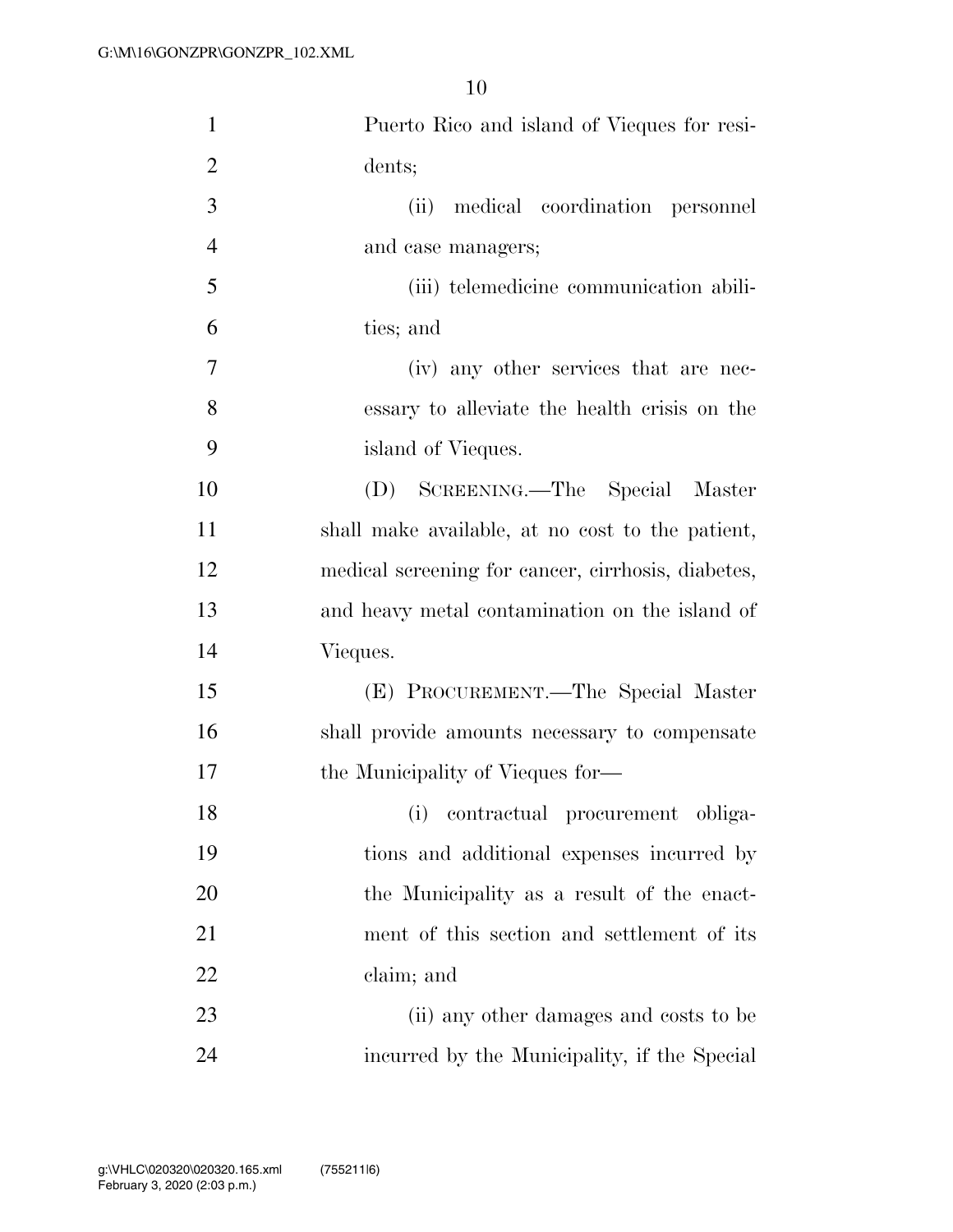| $\mathbf{1}$   | Master determines that it is necessary to                         |
|----------------|-------------------------------------------------------------------|
| $\overline{2}$ | carry out the purpose of this section.                            |
| 3              | (F)<br>CONSULTING FIRMS.—The<br>Special                           |
| $\overline{4}$ | Master shall provide amounts necessary for the                    |
| 5              | Special Master to contract with consulting                        |
| 6              | firms for technical advice on any aspect of his/                  |
| 7              | her duties.                                                       |
| 8              | (G) ENERGY GRID.—The Special Master                               |
| 9              | shall assist the territorial and local authorities                |
| 10             | in determining the best strategy for ensuring a                   |
| 11             | reliable power source and transmission and dis-                   |
| 12             | tribution grid on Vieques, which is hurricane                     |
| 13             | resilient and can effectively sustain the needs of                |
| 14             | Vieques and shall authorize such construction                     |
| 15             | as an award to the Municipality.                                  |
| 16             | (2) SOURCE.—Amounts awarded under this di-                        |
| 17             | vision shall be made from amounts appropriated                    |
| 18             | under section 1304 of title 31, United States Code,               |
| 19             | commonly known as the "Judgment Fund", as if                      |
| 20             | claims were adjudicated by a United States District               |
| 21             | Court under section $1346(b)$ of title 28, United                 |
| 22             | States Code.                                                      |
| 23             | <b>(3)</b><br>DETERMINATION<br><b>AND</b><br><b>PAYMENT</b><br>OF |
|                |                                                                   |

CLAIMS.—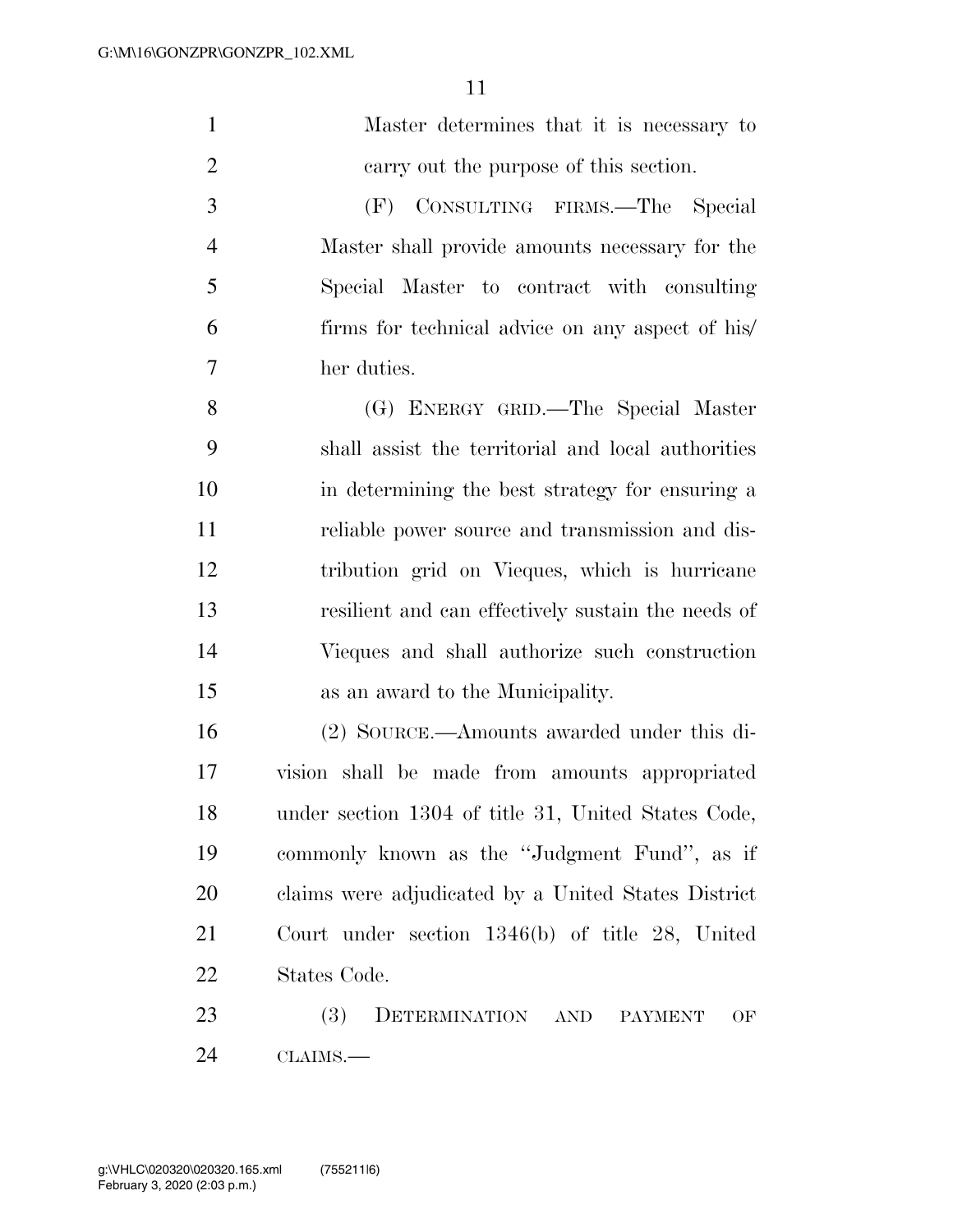(A) ESTABLISHMENT OF FILING PROCE- DURES.—The Attorney General shall establish procedures whereby individuals and the Munici- pality may submit claims for payments under 5 this section to the Special Master. (B) DETERMINATION OF CLAIMS.—The Special Master shall, in accordance with this subsection, determine whether each claim meets the requirements of this section. Vieques claims already disposed of by a court under chapter 11 171 of title 28, United States Code, shall be

12 treated as if they are currently filed.

 (e) ACTION ON CLAIMS.—The Special Master shall make a determination on any claim filed under the proce- dures established under this section not later than 150 days after the date on which the claim is filed.

 (f) PAYMENT IN FULL SETTLEMENT OF CLAIMS BY INDIVIDUALS AND THE MUNICIPALITY OF VIEQUES AGAINST THE UNITED STATES.—The acceptance by an individual or the Municipality of Vieques a payment of an award under this section shall—

(1) be final and conclusive;

 (2) be deemed to be in full satisfaction of all claims under chapter 171 of title 28, United States Code; and